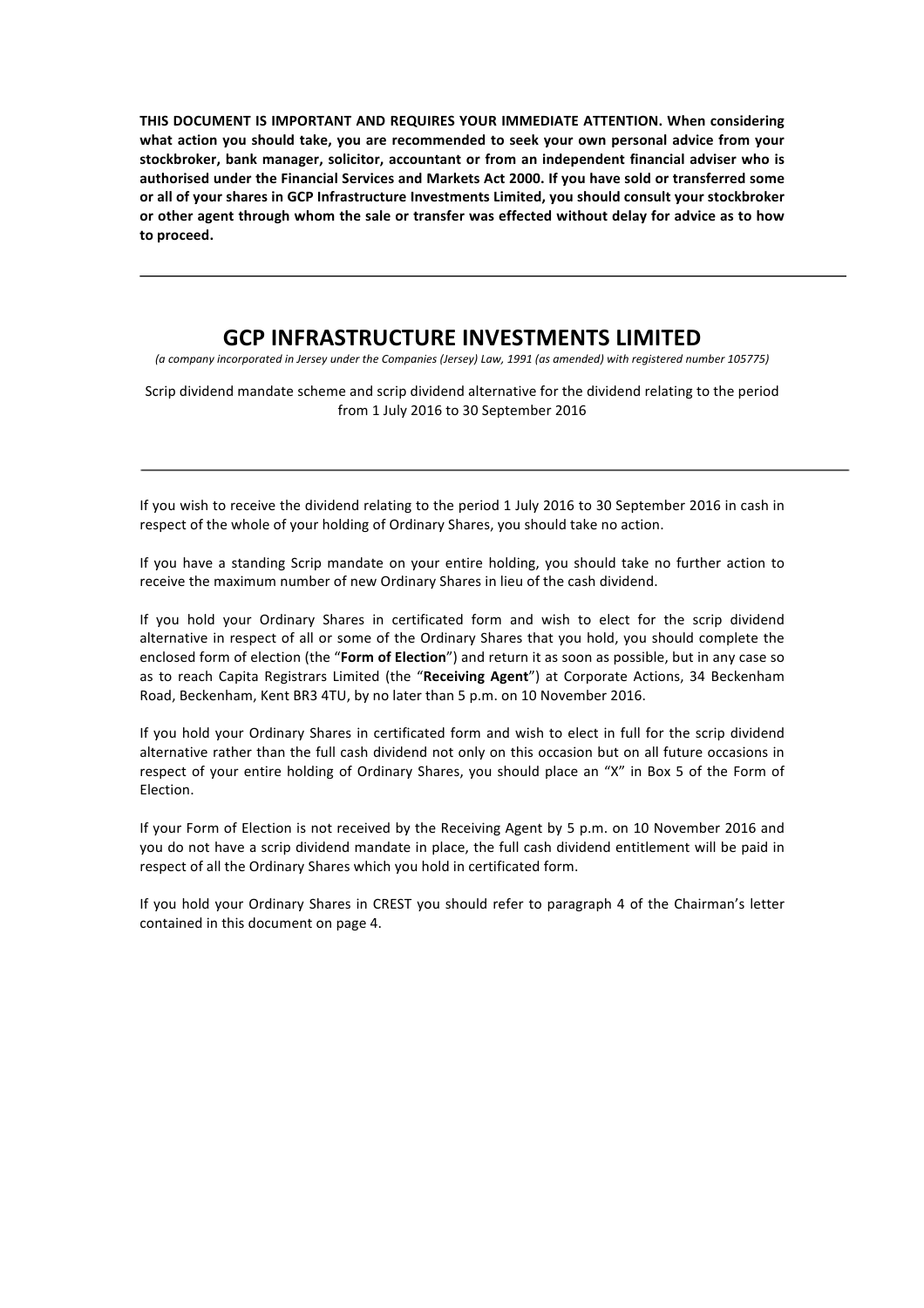# **SCRIP DIVIDEND TIMETABLE**

| Shares quoted ex-dividend                                 | 20 October 2016      |
|-----------------------------------------------------------|----------------------|
| Record date for dividend                                  | 21 October 2016      |
| Posting of Forms of Election                              | 31 October 2016      |
| Final time and date for receipt by the Receiving Agent of | 5 p.m on 10 November |
| Forms of Election and for submission of CREST elections   | 2016                 |
| Posting of dividend cheques                               | 24 November 2016     |
| CREST stock account credited with new Ordinary Shares     | 25 November 2016     |
| Dividend payment date                                     | 25 November 2016     |
| Dealings commence in new Ordinary Shares                  | 25 November 2016     |
| Posting of new Ordinary Share certificates                | 25 November 2016     |
|                                                           |                      |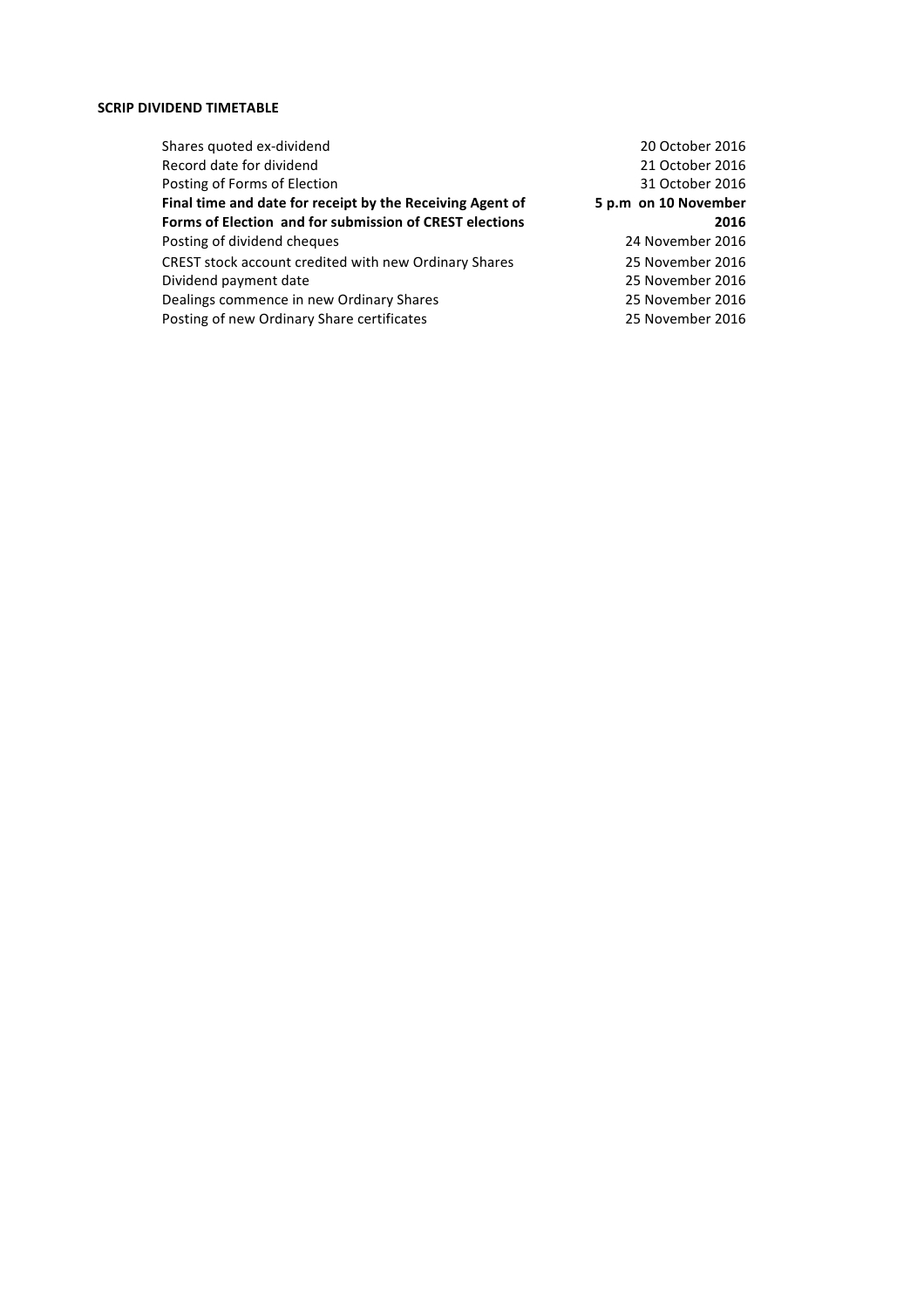#### **GCP INFRASTRUCTURE INVESTMENTS LIMITED**

(a company incorporated in Jersey under the Companies (Jersey) Law, 1991 (as amended) with registered no.

105775) 12 Castle Street St Helier Jersey JE2 3RT

31 October 2016

Dear Shareholder,

# **1 SCRIP DIVIDEND ALTERNATIVE**

- 1.1 On 13 October 2016, the directors of GCP Infrastructure Investments Limited (the "Company") declared a dividend of 1.9 pence per ordinary share of £0.01 each in the capital of the Company ("Ordinary Shares") in respect of the period from 1 July 2016 to 30 September 2016. The directors of the Company are offering to holders of Ordinary Shares ("Shareholders") the opportunity to elect to receive new Ordinary Shares instead of cash in respect of this dividend. In accordance with the articles of association of the Company (the "Articles"), the Company is authorised pursuant to an ordinary resolution passed on 13 October 2015 to offer a scrip dividend alternative, which will enable Shareholders to increase their holding in the Company without incurring dealing costs or stamp duty. To the extent that Shareholders elect for the scrip dividend alternative, there is also a benefit to the Company from the retention of cash that would otherwise be paid out as an Ordinary Share dividend. It is anticipated that any cash retained as a result of Shareholders electing for the scrip dividend as an alternative to a cash dividend will be reinvested in accordance with the Company's investment objective and policy.
- 1.2 Shareholders who elect for the scrip dividend alternative instead of the cash dividend in respect of the period from 1 July 2016 to 30 September 2016 will receive 1 new Ordinary Share for every 68.9053 Ordinary Shares registered in their name at the close of business on 21 October 2016 (the "Record Date"). This entitlement has been determined on the basis of the cash dividend of 1.9 pence per Ordinary Share and a value of 130.92 pence for each new Ordinary Share (being the average of the middle market closing prices of the Ordinary Shares derived from the Daily Official List of the London Stock Exchange for 20 October 2016 (the "Ex-Dividend Date") and the four subsequent dealing days).
- 1.3 Fractions of Ordinary Shares will not be issued. In accordance with the discretion afforded to the Company under the Articles, any fractional entitlements will be retained by the Company. No fractional entitlements will be carried forward to future scrip dividends nor will they be paid or payable to the relevant Shareholders.

#### **2 SCRIP DIVIDEND MANDATE SCHEME**

- 2.1 In order to simplify arrangements for those Shareholders who hold share certificates for their Ordinary Shares and wish to elect in full for the scrip dividend alternative rather than the full cash dividend, not only on this occasion but for all future occasions, a scrip dividend mandate scheme will be put in place, details of which are set out in Appendix 3.
- 2.2 You should read Appendix 3 carefully before deciding whether or not you wish to take advantage of this scheme.

# **3 HOW TO MAKE AN ELECTION FOR THE SCRIP DIVIDEND ALTERNATIVE: HOLDERS OF SHARE CERTIFICATES**

#### This paragraph 3 applies only to Shareholders who hold share certificates for their Ordinary Shares.

You will find enclosed a Form of Election showing your scrip dividend entitlement and enabling you to elect for the scrip dividend mandate scheme if you wish to do so. The options available to you are set out in paragraphs 3.1 to 3.4 below.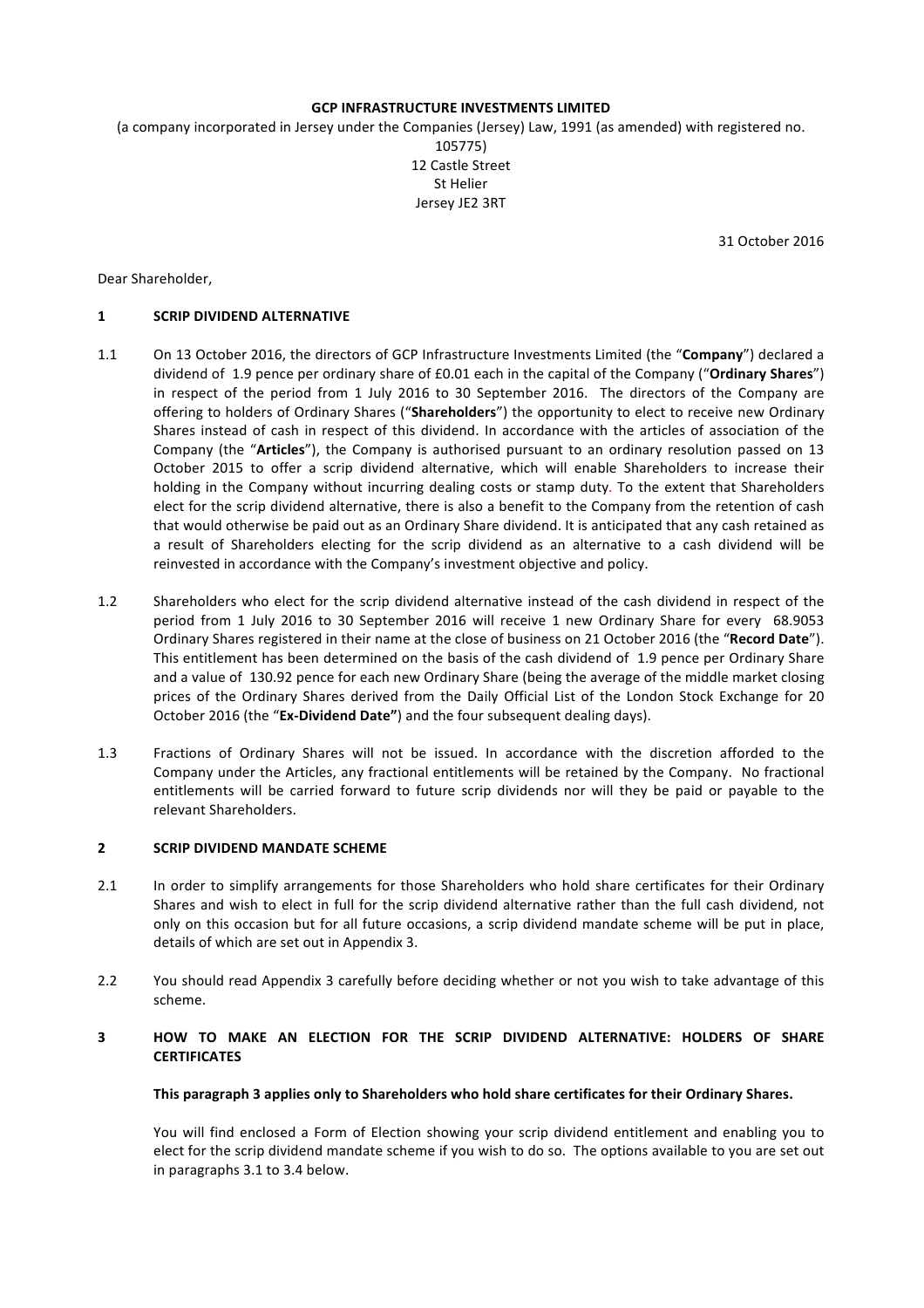- 3.1 To receive the Ordinary Share dividend in respect of the period from 1 July 2016 to 30 September 2016 entirely in cash:
	- (a) take no action in relation to the Form of Election; and
	- (b) if you wish to (and have not already done so) set up a bank mandate to receive the cash dividend by bank transfer rather than cheque, please refer to the enclosed bank mandate request form and guidance notes.
- 3.2 To receive your maximum entitlement of new Ordinary Shares in respect of the Ordinary Share dividend for the period from 1 July 2016 to 30 September 2016 (but not to elect for the scrip dividend mandate scheme in respect of all future Ordinary Share dividends):
	- (a) sign and date the enclosed Form of Election and return it to the Receiving Agent.
- 3.3 To receive your maximum entitlement to new Ordinary Shares in respect of the Ordinary Share dividend for the period from 1 July 2016 to 30 September 2016 and for all future Ordinary Share dividends (the scrip dividend mandate scheme):
	- (a) read the notes in Appendix 3 carefully (which explain the effect of the scrip dividend mandate scheme);
	- (b) mark Box 5 on the Form of Election with an "X"; and
	- (c) sign and date the Form of Election and return it to the Receiving Agent.
- 3.4 To receive the Ordinary Share dividend in respect of the period from 1 July 2016 to 30 September 2016 in a combination of new Ordinary Shares and cash:
	- (a) insert in Box 4 on the Form of Election the number of Ordinary Shares in respect of which you wish to receive new Ordinary Shares instead of the cash dividend. The number inserted must be a multiple of 68.9053;
	- (b) sign and date the Form of Election and return it to the Receiving Agent; and
	- (c) if you wish to (and have not already done so) set up a bank mandate to receive the cash dividend by bank transfer rather than cheque, please refer to the enclosed bank mandate request form and guidance notes.

ALL FORMS MUST BE RECEIVED BY THE RECEIVING AGENT NO LATER THAN 5.00PM (LONDON TIME) ON **10 NOVEMBER 2016 (the "Election Date").** No acknowledgement of receipt of Forms of Election or bank mandate forms will be given. If your Form of Election is not received by the Receiving Agent by this time and date, the Ordinary Share dividend in respect of the period from 1 July 2016 to 30 September 2016 will be paid in cash in respect of all the Ordinary Shares registered in your name on the Record Date. If your bank mandate form is not received by the Receiving Agent by the Election Date, any Ordinary Share dividend to be paid in cash will be settled by way of cheque.

# **4 HOW TO MAKE THE ELECTION FOR THE SCRIP DIVIDEND ALTERNATIVE: CREST SHAREHOLDERS**

This paragraph 4 applies only to Shareholders who hold their Ordinary Shares in CREST. Terms defined in the CREST Manual and not otherwise defined herein shall bear the meanings attributed to them in the CREST Manual unless the context otherwise requires.

# **4.1 Election for new Ordinary Shares**

You can only elect to receive your dividend in the form of new Ordinary Shares by means of CREST procedures to effect such an election. No other form of election will be permitted and if received will be rejected and returned to you. If you are a CREST Personal Member, or other CREST Sponsored Member, you should consult your CREST sponsor, who will be able to take appropriate action on your behalf.

The CREST procedures require the use of the Dividend Election Input Message in accordance with the CREST Manual. The Dividend Election Input Message submitted must contain the number of Ordinary Shares on which the election is being made, whether this is all or part of your holding at the Record Date. An election for a scrip dividend mandate will not be permitted. The Dividend Election Input Message includes a number of fields which, for a valid election to be made, must be input correctly as indicated below: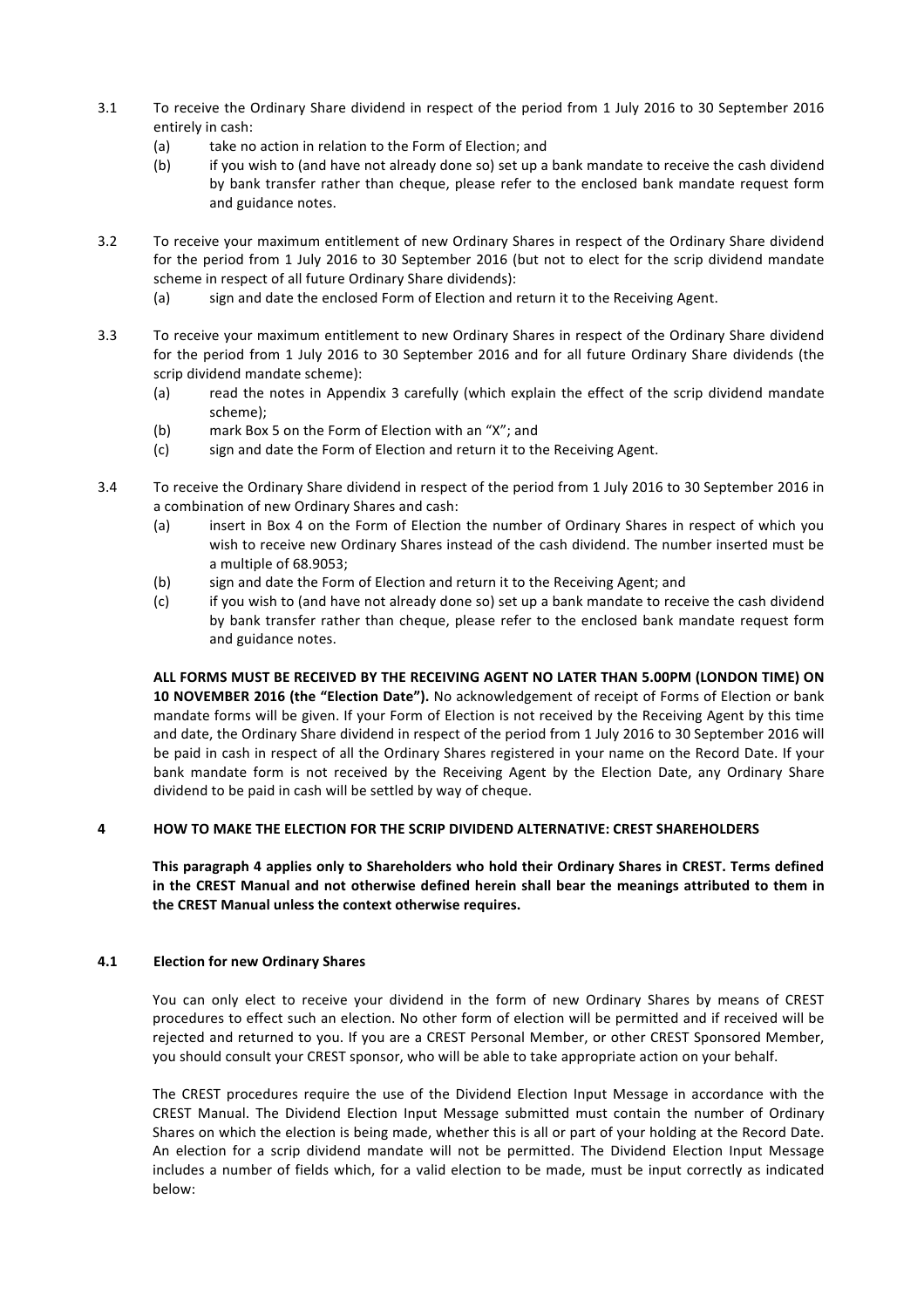- (a) Dividend Election Reference You must indicate here a reference for the dividend election which is unique to your CREST participant ID;
- (b) Account I.D. If you have more than one member account, you must indicate the member account I.D. to which the election relates:
- $(c)$  ISIN This is JE00B6173J15;
- (d) Distribution type You must enter "SCRIP" here;
- (e) Corporate Action You must enter here the Corporate Action number for the dividend on which your election is being made. A scrip dividend mandate cannot be made;
- (f) Number of shares You must enter here the number of Ordinary Shares over which your election is made whether this is all or part of your holding. If you leave this field blank or enter zero your election will be rejected. If you enter a number of Ordinary Shares greater than your holding in CREST on the Record Date, the election will be applied to the total holding in the relevant CREST member account at the Record Date. The number of Ordinary Shares must be a multiple of 68.9053; and
- (g) Contact details this field is optional, although you are asked to include details of whom to contact in the event of a query relating to your election.

The Company and/or the Receiving Agent reserve the right to treat as valid an election which is not complete in all respects.

By inputting a Dividend Election Input Message as described above, you confirm your election to participate in the scrip dividend alternative in accordance with the details input and the terms and conditions of the scrip dividend alternative as amended from time to time.

There is no facility to amend an election which has been made by Dividend Election Input Message; if you wish to change your election details, you must first cancel the existing election as described in paragraph 4.4 below and then input a Dividend Election Input Message with the required new details.

# **4.2 Partial elections**

You can elect to receive new Ordinary Shares in respect of part of your holding. You will then receive the balance as a cash dividend. 

# **4.3 Timing**

If you wish to receive new Ordinary Shares in respect of some or all of your holding, you must make your election and ensure that it is received by the Receiving Agent by 5 p.m. (London time) on the Election Date. 

# **4.4 Cancelling an election**

You may only cancel an election by utilising the CREST procedures for deletions described in the CREST Manual. Your deletion must be received and, in accordance with CREST procedures, accepted by 5 p.m. (London time) on the Election Date for it to be valid for the scrip dividend alternative in respect of the dividend for the period from 1 July 2016 to 30 September 2016. It is recommended that you input any deletion message 24 hours in advance of the above deadline to give the Company and the Receiving Agent sufficient time to accept the deletion.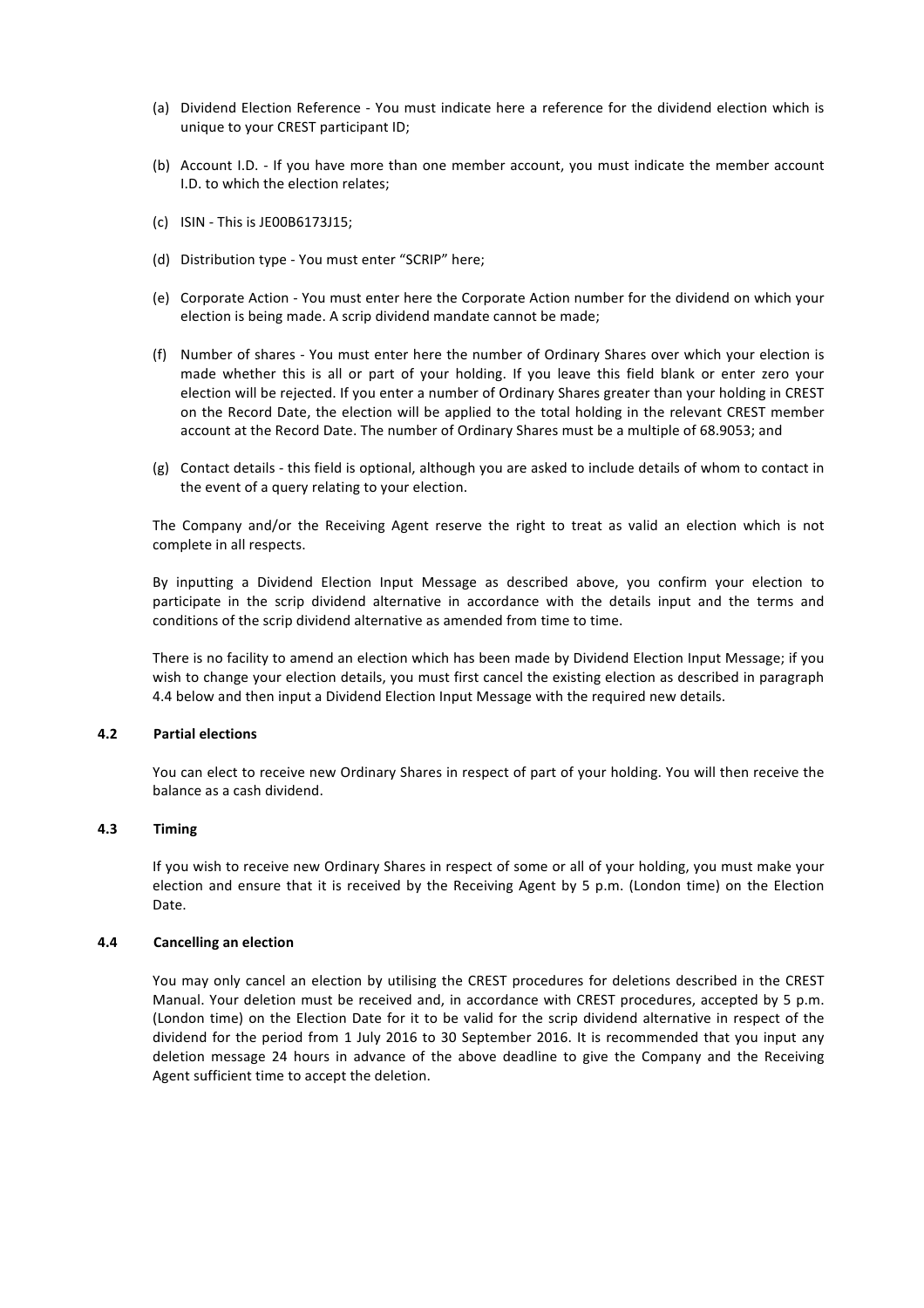#### **4.5 Basis of entitlement**

Once your new Ordinary Shares have been allotted an accounting statement will be sent to you showing the number of new Ordinary Shares allotted, the price for each new Ordinary Share and the total cash equivalent of the new Ordinary Shares for tax purposes.

#### **4.6 Residual cash balance**

Fractions of Ordinary Shares will not be issued. In accordance with the discretion afforded to the Company under the Articles, any fractional entitlement will be retained by the Company. No fractional entitlements will be carried forward to future scrip dividends nor will they be paid or payable to the relevant Shareholders.

#### **4.7 Future dividends**

If you wish to receive new Ordinary Shares for future dividends where a scrip dividend alternative is offered, you must complete a Dividend Election Input Message on each occasion. If you do not complete a Dividend Election Input Message then you will receive your dividend in cash.

Further details of the scrip dividend alternative are set out in Appendix 1 to this circular. A general guide to the taxation effect of scrip dividend election for residents of the United Kingdom is set out in Appendix 2. Appendix 3 contains details of the scrip dividend mandate scheme.

Yours faithfully,

Mr Ian Reeves CBE Chairman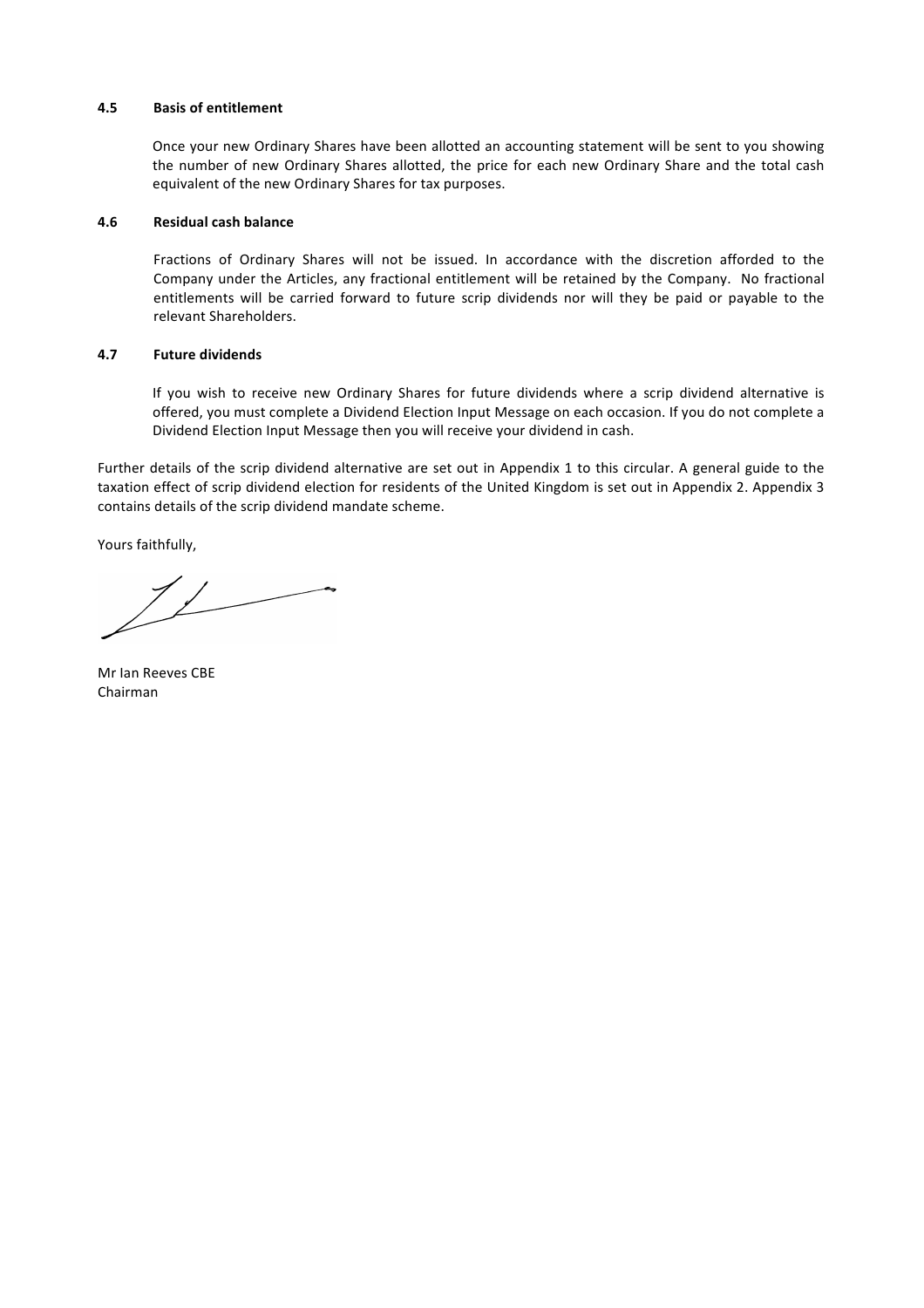#### **Appendix 1**

#### **General Information**

# **1 TERMS OF ELECTION**

- 1.1 Shareholders who were on the register of members at the close of business on the Record Date may elect to receive 1 new Ordinary Share, credited as fully paid, for every 68.9053 Ordinary Shares registered in their names on that date in place of the Ordinary Share dividend for the period from 1 July 2016 to 30 September 2016. The right to elect is not transferable.
- 1.2 The election may be made by Shareholders in respect of all or part of their holding of Ordinary Shares, but not in respect of fewer than 68.9053Ordinary Shares. The election should be in respect of a multiple of 69 Ordinary Shares. No fraction of a new Ordinary Share will be allotted. No fractional entitlements will be carried forward to future scrip dividends nor will they be paid or payable to Shareholders. Any fractional entitlements will be retained by the Company using the discretion afforded to it under the Articles. A cash dividend will be paid on any holding of Ordinary Shares for which an election to receive new Ordinary Shares is not made.
- 1.3 Shareholders with a registered holding of fewer than 69 Ordinary Shares at the close of business on the Record Date are not entitled to make an election unless they purchase Ordinary Shares prior to the Ex-Dividend Date which takes their aggregate holding to 69 or more Ordinary Shares and which do not appear in the number shown in Box 1 on the Form of Election.
- 1.4 The manner in which elections will be dealt with will be governed by the form in which holdings of Ordinary Shares are held at the Record Date (see paragraph 7 below).

# **2 TAXATION**

The taxation consequences of an election to receive new Ordinary Shares in lieu of a cash dividend depend on the individual circumstances of Shareholders. A general summary of the likely tax consequences for Shareholders who are tax resident in the United Kingdom is set out in Appendix 2. The information is not exhaustive and if you are in any doubt as to your tax position, you should consult your professional adviser before taking any action. Tax laws and their interpretation can change potentially with retrospective effect and, in particular, the level and bases of, and reliefs from, taxation may change and such changes may alter the benefit of investments in the Company.

# **3 OVERSEAS SHAREHOLDERS**

- 3.1 The opportunity to elect to receive new Ordinary Shares in place of a cash dividend is not being offered to, or for the account of, any citizen, national or resident of Australia, Canada, Japan, South Africa or the United States, any corporation, partnership or other entity created or organised in, or under the laws of, Australia, Canada, Japan, South Africa or the United States, or any political sub-division of these countries, or with a registered address in any of these countries or any estate or trust the income of which is subject to United States federal or Australian or Canadian or Japanese or South African income taxation regardless of its source. "United States" means the United States of America (including the District of Colombia). Reference to Australia, Canada, Japan, South Africa and the United States include their territories, possessions and all areas subject to their jurisdiction.
- 3.2 No person receiving a copy of this Circular and/or a Form of Election in any territory other than the United Kingdom may treat the same as constituting an invitation to him unless in such territory such an invitation could lawfully be made to him without compliance with any registration or other legal requirements. It is the responsibility of any such person wishing to elect to receive new Ordinary Shares, either in respect of this invitation or by way of mandate under the scrip dividend mandate scheme to satisfy himself as to the full observance of the laws of such territory, including obtaining any governmental or other consents which may be required and observing any other formalities needing to be observed in such territory.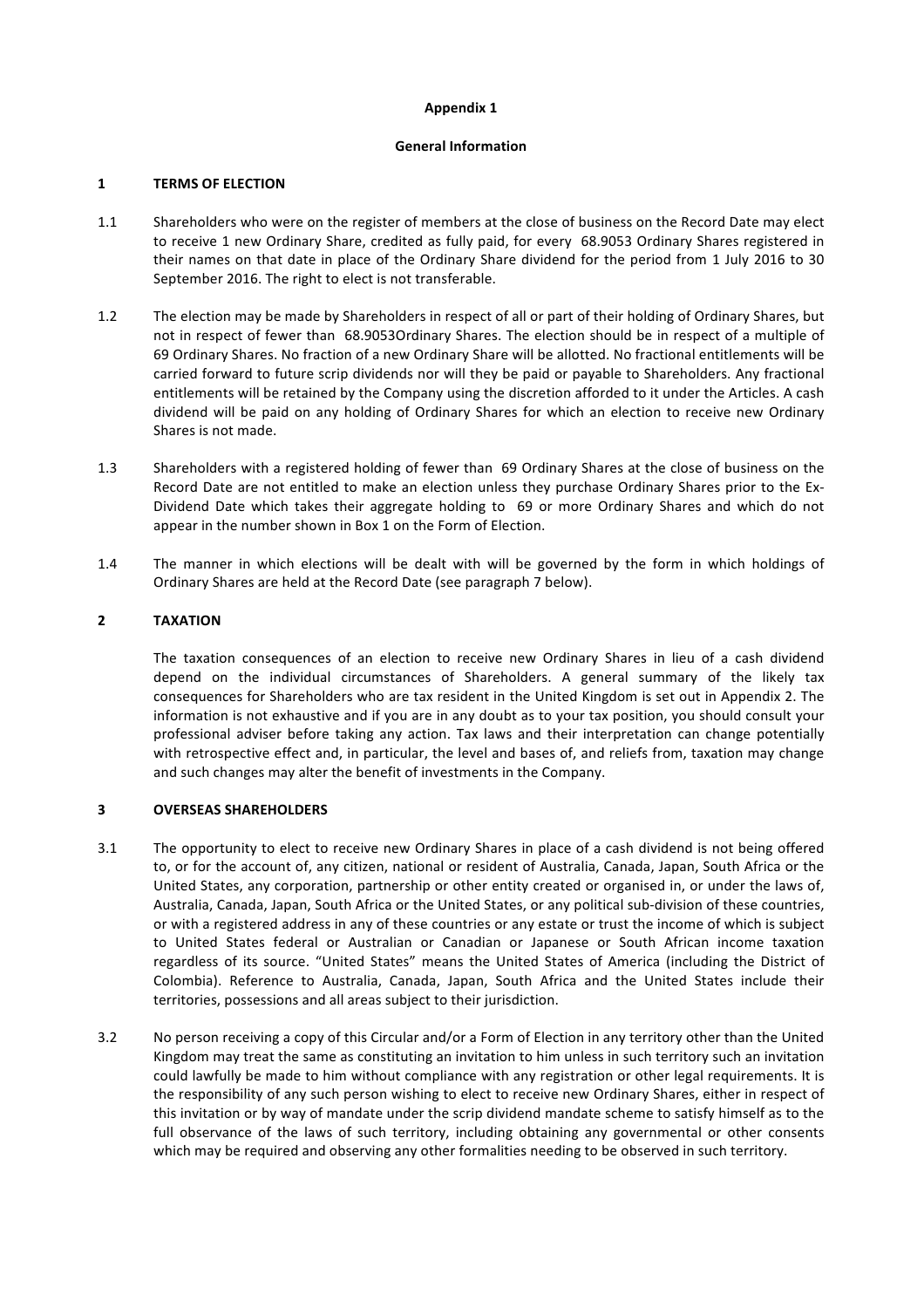#### **4 IF YOU HAVE RECEIVED MORE THAN ONE FORM OF ELECTION**

If your Ordinary Shares are registered in more than one holding and as a result you have received more than one Form of Election, they will be treated for all purposes as separate holdings and you should complete each form accordingly. If you have holdings of Ordinary Shares in certificated and uncertificated form, they will be treated for all purposes as separate holdings.

#### **5** IF YOU HAVE RECENTLY BOUGHT ORDINARY SHARES

If you bought Ordinary Shares in the Company before the Ex-Dividend Date but those Ordinary Shares are not included in the number shown in Box 1 on the Form of Election and you wish to elect to receive new Ordinary Shares instead of the cash dividend in respect of such Ordinary Shares, you should consult your stockbroker or other adviser without delay. If no Form of Election is received in respect of those Ordinary Shares, you will be entitled to receive the cash dividend only.

#### **6 IF YOU HAVE RECENTLY SOLD ORDINARY SHARES**

If you have sold all of your holding of Ordinary Shares before the Ex-Dividend Date you should pass this Circular and the Form of Election to your stockbroker or other adviser without delay. If you have sold some of your holding of Ordinary Shares but those Ordinary Shares are nevertheless included in the number shown in Box 1 on the Form of Election, you should contact your stockbroker or other adviser without delay.

# **7 SETTLEMENT OF DIVIDEND**

- 7.1 Applications will be made to the Financial Conduct Authority and to the London Stock Exchange respectively for admission of the new Ordinary Shares to be allotted pursuant to valid elections for the scrip dividend alternative to (i) the Official List of the UK Listing Authority and (ii) trading on the main market of the London Stock Exchange. The new Ordinary Shares will on issue rank pari passu in all respects with the existing issued Ordinary Shares (including the right to receive a dividend on such Ordinary Shares), on the basis that such new Ordinary Shares are issued on 25 November 2016.
- 7.2 Subject to satisfaction of the conditions set out in paragraph 8 below, definitive share certificates for the new Ordinary Shares are expected to be posted, at the risk of the persons entitled thereto, on 25 November 2016 to Shareholders. Shareholders who held their Ordinary Shares in uncertificated form on that date will, at their risk, have their CREST member accounts credited with the new Ordinary Shares. The Receiving Agent will instruct Euroclear UK & Ireland Limited to credit CREST member accounts on 25 November 2016. Dividend cheques/bank transfer instructions (in respect of Shareholders who have validly set up a bank mandate) for any cash dividend due are expected to be posted/given on or before the same day. Dealings in the new Ordinary Shares are expected to begin on 25 November 2016.

# **8 CONDITIONS**

The scrip dividend alternative is conditional on:

- (a) listing of the new Ordinary Shares on the Official List being granted by the UK Listing Authority and admission to trading on the main market of the London Stock Exchange of the new Ordinary Shares; and
- (b) the directors of the Company not revoking their decision to offer new Ordinary Shares as an alternative to the cash dividend.

The directors of the Company have the power at any time up to 5 p.m. (London time) on the Election Date to revoke their decision to offer new Ordinary Shares as an alternative to the cash dividend. It is envisaged that the directors would only revoke this decision in the event of a change in market conditions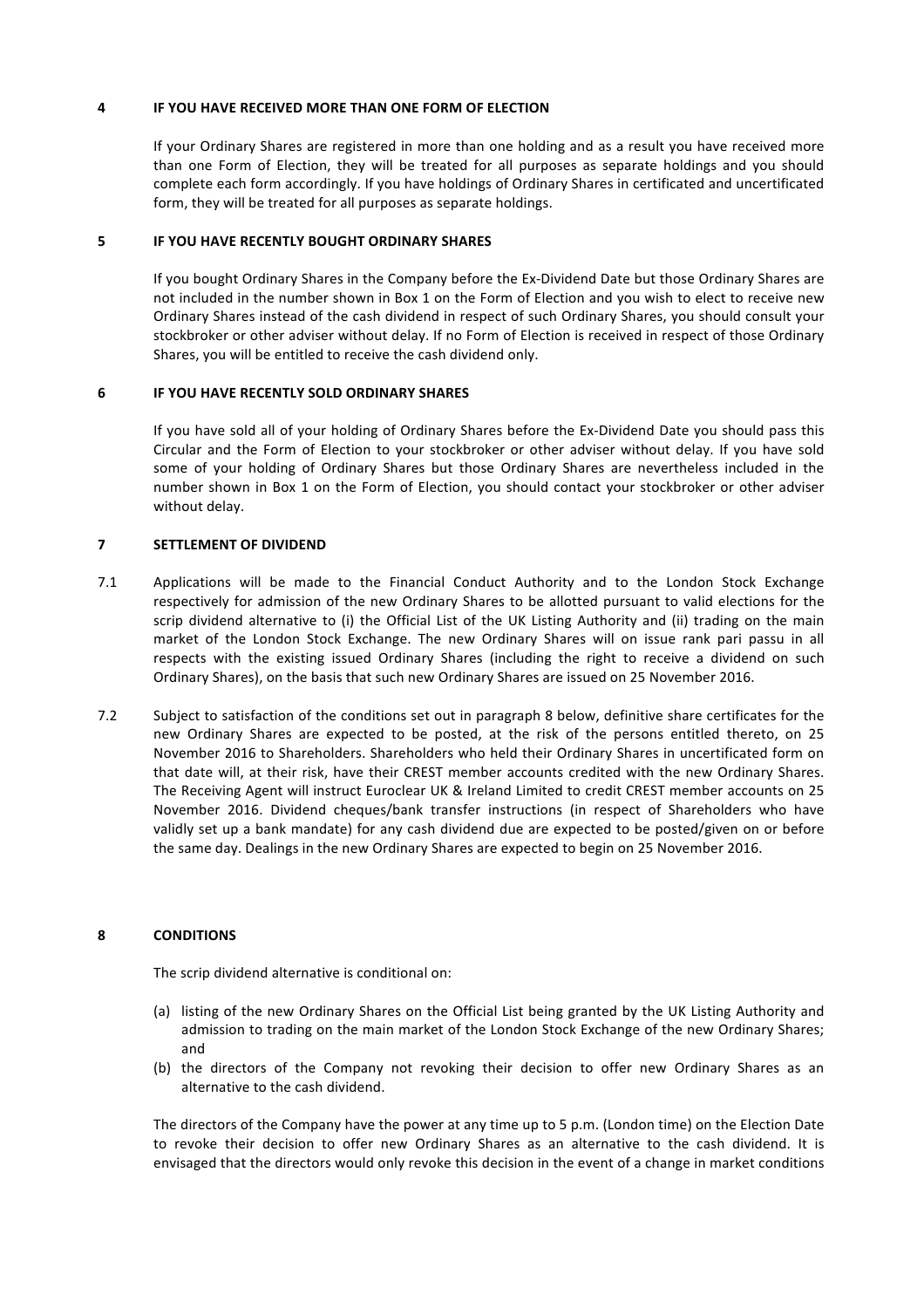or a significant fall in the price of the Ordinary Shares, such that the directors consider that the scrip dividend alternative would be substantially less beneficial to Shareholders.

# **9 FATCA**

In 2010, the United States of America introduced the Foreign Account Tax Compliance Act ("FATCA") to ensure that US citizens fully disclose their worldwide income. Jersey has since entered into an Agreement with the United States of America to Improve International Tax Compliance and to Implement FATCA and has also entered into a similar agreement with the United Kingdom in respect of persons resident in the United Kingdom ("UK FATCA"). FATCA and UK FATCA could potentially require a Jersey company to gather information on its shareholders (including payments made to those shareholders) and report this information to relevant tax authorities.

Guidance Notes published on 9 June 2016 in respect of the implementation of FATCA and UK FATCA in Jersey state that an exemption from these requirements will be available to a collective investment vehicle which is listed on an established securities market (such as the Main Market of the London Stock Exchange), so long as that entity's shares are regularly traded and are not held directly by individuals or entities other than financial institutions.

It is anticipated that the Company will benefit from the exemption set out above in respect of a majority of its Shareholders and accordingly will not be required to collect or report information on holders of Ordinary Shares under FATCA or UK FATCA other than where such shares are held directly by individuals or entities other than financial institutions, in which case FATCA may require the Company to provide information to relevant tax authorities with respect to such Shareholders and certain of their direct and indirect owners.

# **10. COMMON REPORTING STANDARDS**

The OECD has developed a new global standard for the automatic exchange of financial information between tax authorities (the "Common Reporting Standard" or "CRS"). The CRS has been implemented in the EU by way of the Revised Directive on Administrative Co-Operation (Council Directive 2014/107/EU). Jersey is a signatory to the CRS and intends to conduct its first exchange of information with tax authorities of other signatory jurisdictions in September 2017. Jersey legislation which implements the CRS in Jersey came into effect on 1 January 2016 (the "Jersey CRS Legislation").

The Jersey CRS Legislation requires "reporting financial institutions" in Jersey to identify, review and report on "financial accounts" maintained by them and which are held by residents for tax purposes (whether individuals or entities) of jurisdictions with which Jersey has agreed to exchange information. Reports will be made to the Jersey Comptroller of Taxes and then passed to the competent authority of the jurisdiction in which the account holder is resident. Although the Company will attempt to satisfy any obligations imposed on it by the CRS, no assurance can be given that it will be able to satisfy such obligations.

The Company may require certain additional financial information from Shareholders to comply with its diligence and reporting obligations under the CRS. All Shareholders must agree to provide the Company with such documentation (whether relating to themselves, their investors and/or beneficial owners) as may be necessary for the Company to comply with its obligations under CRS. Shareholders should, as with FATCA and UK FATCA, consult their tax advisers with regard to the potential CRS tax reporting and certification requirements. Where possible, the Company will seek to benefit from any exemptions applicable to it in relation to its obligations under CRS, whether in relation to Shareholders who elect to receive the scrip dividend alternative, and/or Shareholders who receive a cash dividend.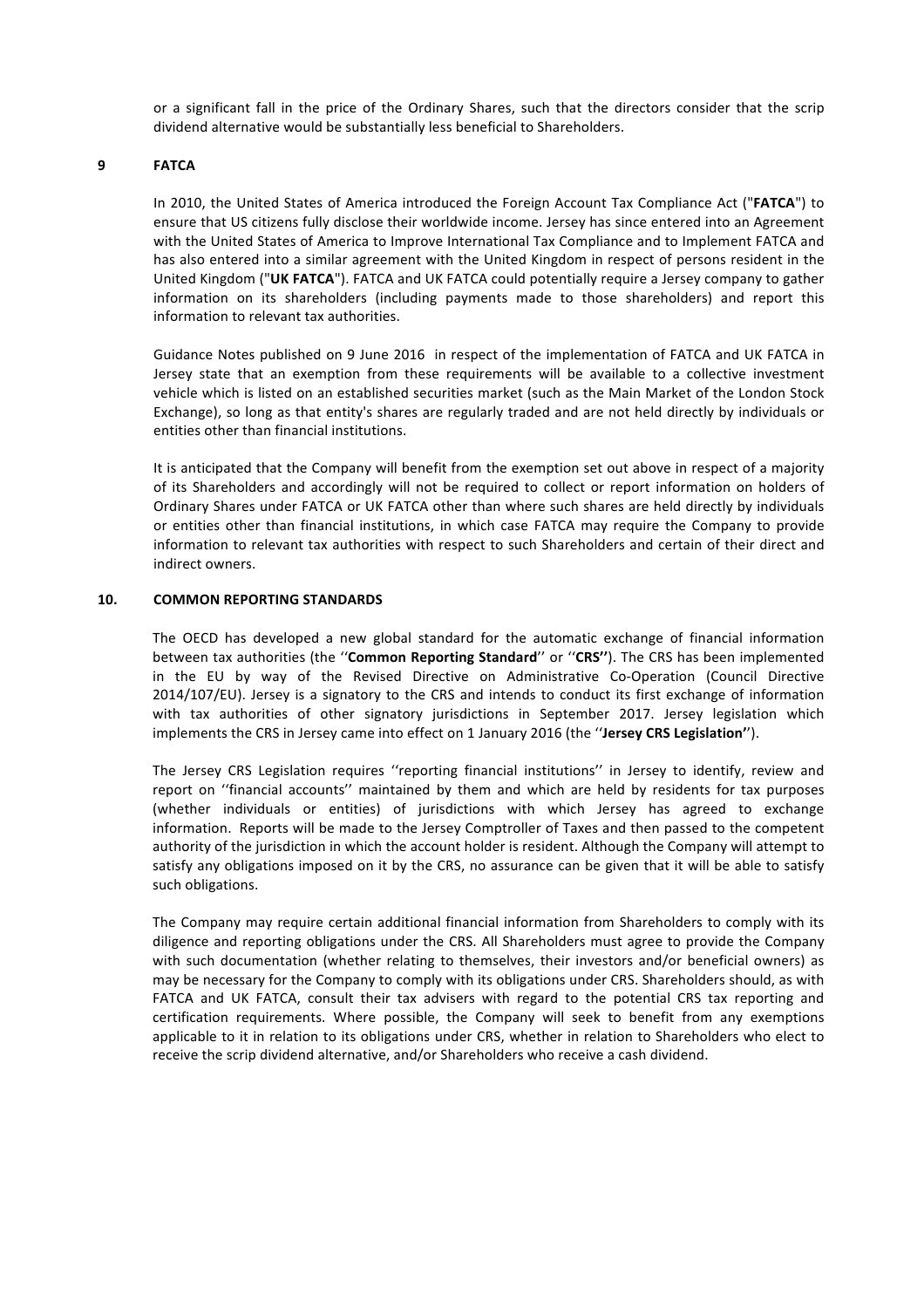#### **11 GENERAL**

- 11.1 If all Shareholders elect to receive the dividend in respect of the period from 1 July 2016 to 30 September 2016 in cash, the total cash dividend payable by the Company would be  $£12,540,492.50$ .
- 11.2 If all Shareholders elect to receive new Ordinary Shares instead of cash in respect of their entire holdings for the dividend in respect of the period from 1 July 2016 to 30 September 2016, 9,578,745 new Ordinary Shares would be issued, representing 1.4513% of the issued share capital of the Company at today's date.
- 11.3 Further copies of this Circular and the Form of Election may be obtained from the Receiving Agent up to 5.00pm (London time) on the Election Date.
- 11.4 The Company is not required to publish a prospectus in connection with the Scrip dividend pursuant to the exemptions set out at PR 1.2.2R(4) and PR 1.2.3R(5) of the Prospectus Rules of the Financial Conduct Authority.
- 11.5 The holders of Ordinary Shares shall only be entitled to receive, and to participate in, any dividends declared in relation to the Ordinary Shares that they hold.

On a winding-up or a return of capital by the Company, the holders of Ordinary Shares shall be entitled to all of the Company's remaining net assets after taking into account any net assets attributable to any C shares in issue.

The Ordinary Shares carry the right to receive notice of, attend and vote at general meetings of the Company.

The consent of the holders of Ordinary Shares will be required for the variation of any rights attached to the Ordinary Shares.

11.6 Additional information on the Company can be found at the Company's website: http://www.gcpuk.com/gcp-infrastructure-investments-ltd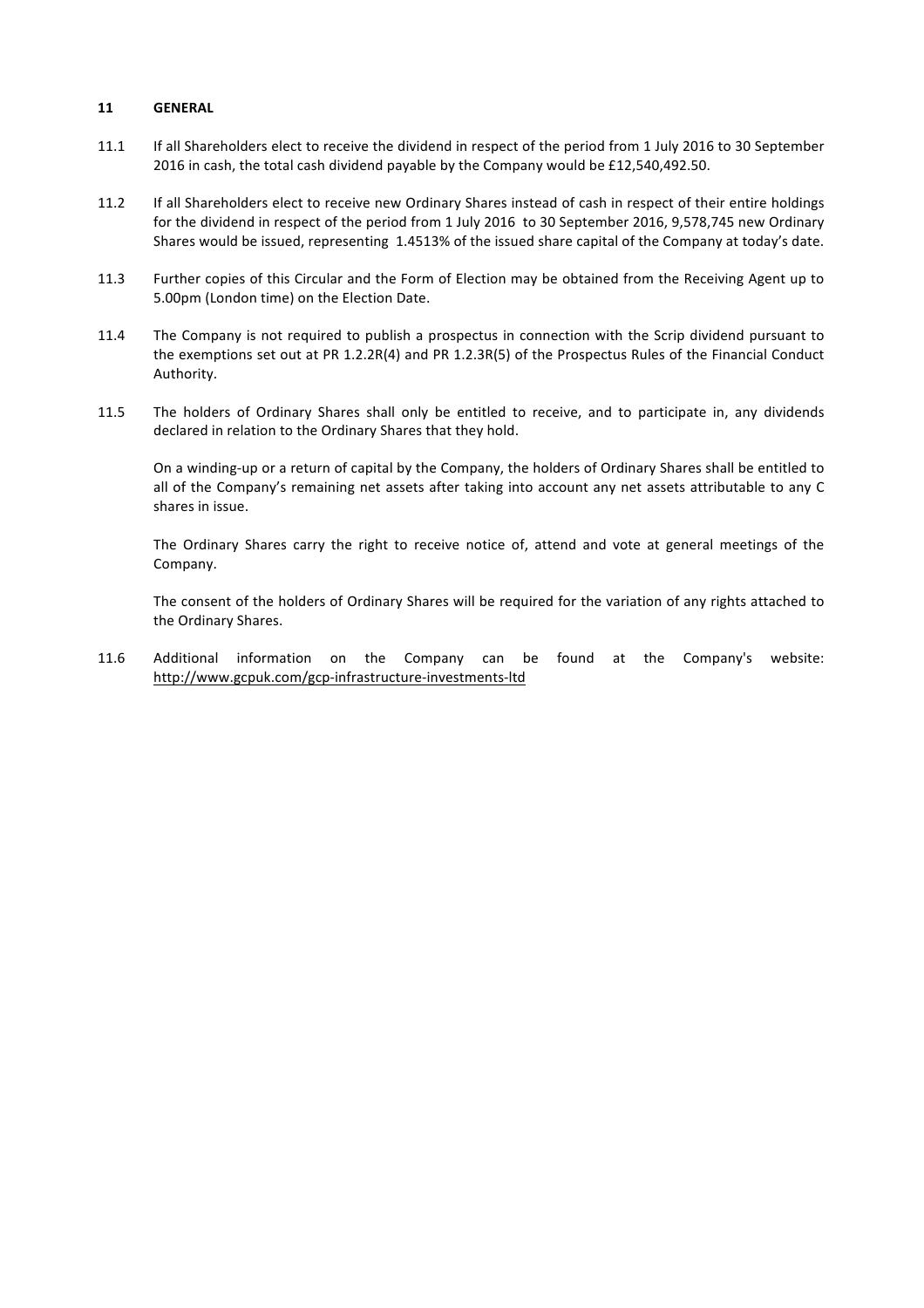#### **Appendix 2**

#### **Taxation of Scrip Dividends**

The tax consequences for a Shareholder who is a UK tax resident individual or a UK tax resident company making an election to receive new Ordinary Shares instead of a cash dividend will depend upon the personal circumstances of that Shareholder. Set out below is a general summary of the anticipated tax treatment of such United Kingdom tax resident Shareholders who make an election to receive new Ordinary Shares pursuant to the scrip dividend alternative. The following statements are based on current United Kingdom tax law and HM Revenue & Customs published practice at the date of this document (both of which may change).

This summary is not exhaustive and does not deal with the position of any Shareholder not resident in the United Kingdom for tax purposes. The statements below apply only to Shareholders who are the absolute **beneficial owners of their Ordinary Shares and who hold their Ordinary Shares as an investment. The**  statements do not apply to any Shareholders who acquired or hold their Ordinary Shares as part of a trade or by reason of any office or employment. If you are in any doubt as to your position or are subject to tax in any **jurisdiction other than the United Kingdom, you are strongly advised to consult your professional adviser before** taking any action. Tax laws and their interpretation can change potentially with retrospective effect and, in particular, the level and bases of, and reliefs from, taxation may change and such changes may alter the benefit of investments in the Company.

#### 1.1 Taxation of income

The issue of new Ordinary Shares by the Company to Shareholders for no payment should not be treated as giving rise to income in the hands of the recipients of the new Ordinary Shares. Therefore, no liability to income tax or corporation tax on income should arise for any UK resident Shareholders by reason of electing to receive new Ordinary Shares pursuant to the scrip dividend alternative.

#### 1.2 Taxation of chargeable gains

UK tax resident Shareholders who elect to receive new Ordinary Shares pursuant to the scrip dividend alternative should not be treated as disposing of any asset by reason of making that election or receiving their new Ordinary Shares. Accordingly, no charge to capital gains tax or corporation tax on chargeable gains should arise at that time.

Instead, the new Ordinary Shares and the original Ordinary Shares in respect of which they are allotted (the "**Original Holding**") should be treated as a single holding acquired at the same time as the Original Holding. The receipt of new Ordinary Shares pursuant to the scrip dividend alternative will not result in any increase in the Shareholder's overall base cost and, for the purposes of calculating any gain or loss on a future disposal of Ordinary Shares the original base cost attributable to the Original Holding will generally be treated as apportioned across the combined holding of original and new Ordinary Shares.

A UK-resident Shareholder who subsequently sells or otherwise disposes of Ordinary Shares may, depending on their individual circumstances and subject to any exemption or relief, be subject to capital gains tax (in the case of an individual) or corporation tax (in the case of a corporate Shareholder) in respect of any chargeable gains arising on such disposal.

#### 1.3 Stamp Duties

No stamp duty or stamp duty reserve tax will be payable on the issue of new Ordinary Shares pursuant to the scrip dividend alternative.

If you are in any doubt as to your tax position or require more detailed information than the general advice above, you should consult your stockbroker or other adviser before taking any action.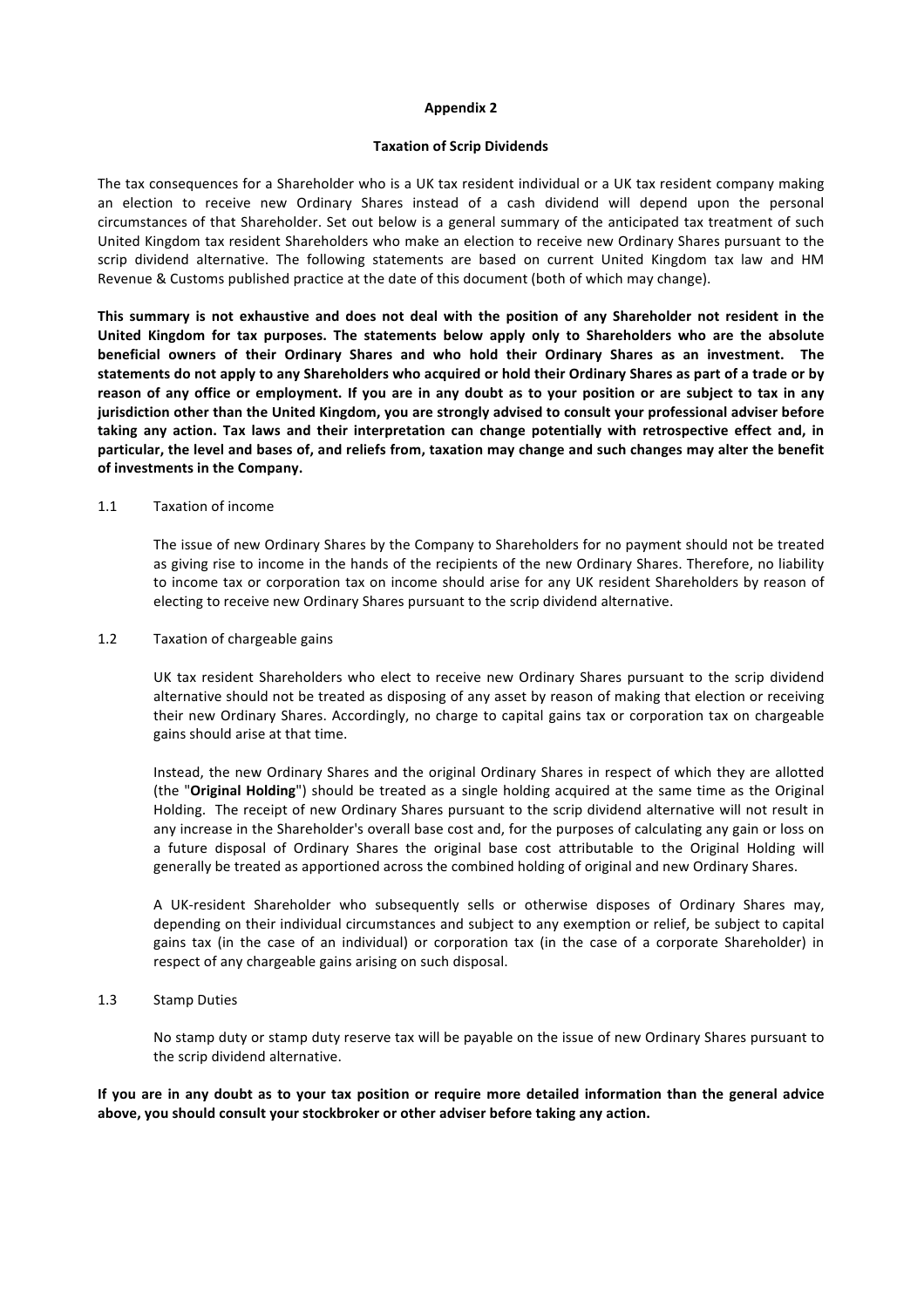# **Appendix 3**

# **Scrip Dividend Mandate Scheme**

# This Appendix 3 applies only to Shareholders who hold Ordinary Shares in certificated form.

The scrip dividend mandate scheme (the "Scheme") is in place for the convenience of those Shareholders who hold Ordinary Shares in certificated form and who would like to receive new Ordinary Shares instead of cash as a matter of routine and enables them to elect to receive new Ordinary Shares automatically in respect of all future dividends declared on Ordinary Shares where the Company decides to offer a scrip dividend alternative. The Scheme is entirely optional, but any scrip dividend mandate given will remain valid in respect of all dividends declared for which a scrip dividend alternative is offered until revoked by the Shareholder in writing.

If you wish to enter into a scrip dividend mandate to authorise the Company to allot new Ordinary Shares in respect of all relevant dividends, you should complete the Form of Election by placing an "X" in Box 5 and return the Form of Election, signed and dated, to the Receiving Agent. To be valid for the proposed dividend in respect of the period from 1 July 2016 to 30 September 2016, the Form of Election must be received by 5.00pm (London time) on the Election Date.

The Scheme is subject to the rules set out below.

#### **RULES OF THE SCHEME**

#### **1 TERMS OF THE SCHEME**

- 1.1 Shareholders on the register of members at the close of business on the record date for each dividend on the Ordinary Shares may, subject to the rules set out below, by signing and returning a Form of Election with an election for the scrip dividend mandate duly completed, receive new Ordinary Shares, credited as fully paid, instead of receiving dividends in cash. A Shareholder who completes and returns a valid scrip dividend mandate is referred to as a "Participant". No acknowledgement of receipt of a scrip dividend mandate will be given.
- 1.2 A Shareholder may only elect for the Scheme in respect of the whole of his/her holding of Ordinary Shares. An election will apply to all Ordinary Shares in that Shareholder's name at the record date for each Ordinary Share dividend. Accordingly, an election will also apply to any additional Ordinary Shares acquired by a Shareholder, less any Ordinary Shares disposed of since the date on which the right of election was exercised. Separate registered holdings of a Participant will be regarded as separate holdings for the purposes of the Scheme. Participants can arrange for such holdings to be consolidated by contacting the Receiving Agent, except that where Participants' Ordinary Shares are registered partly in certificated and partly in un-certificated form, the Company will treat such certificated and uncertificated holdings for all purposes as separate holdings.

# **2 FRACTIONS**

No Participant can receive a fraction of a new Ordinary Share. No fractional entitlements will be carried forward to future scrip dividends nor will they be paid or payable to Participants. Any fractional entitlement will be retained by the Company in accordance with the discretion afforded to the Company under the Articles.

# **3 EXERCISE AND CANCELLATION OF AN ELECTION**

3.1 Shareholders may elect to participate in the Scheme by returning a Form of Election to the Receiving Agent with the election for the Scheme duly completed prior to the date stated on the Form of Election. Sufficient time should be allowed for postal delivery. If the Form of Election is not received by this date, the election will only be effective for future dividends on the Ordinary Shares for which a right of election is offered.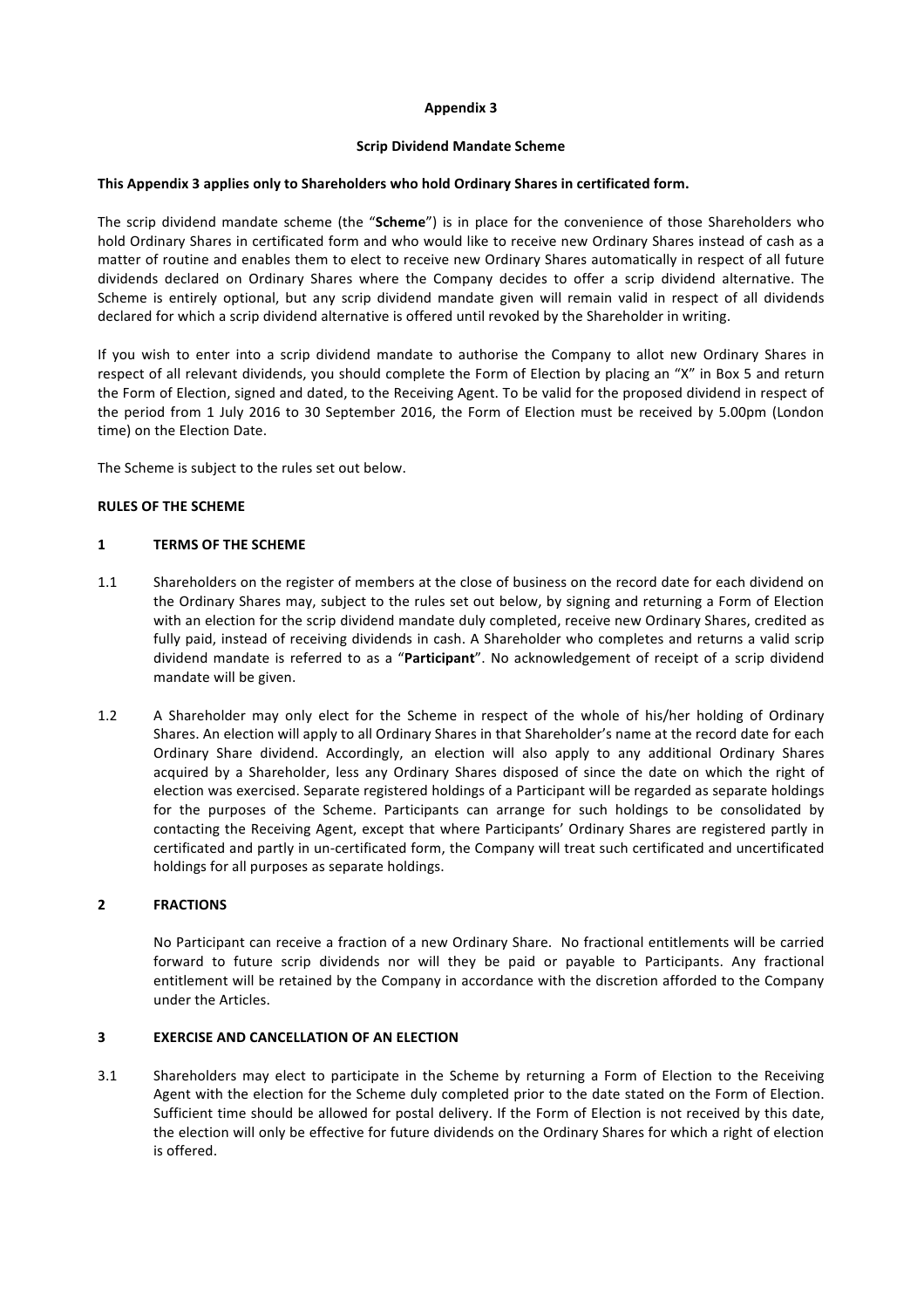- 3.2 A Participant may at any time cancel the scrip dividend mandate by notification in writing to the Receiving Agent. If received by the Receiving Agent after the latest time for receipt of Forms of Election for a particular dividend in respect of the Ordinary Shares, the cancellation will take effect for the following dividend.
- 3.3 Receipt of notice of the death of a Participant will cancel his or her scrip dividend mandate unless the deceased was one of joint Participants in which case the scrip dividend mandate will remain valid. The scrip dividend mandate relating to a holding of Ordinary Shares which is disposed of in its entirety will be cancelled upon registration of the transfer.

# **4 BASIS OF ALLOTMENT**

The entitlement of a Participant to new Ordinary Shares in respect of a particular dividend will be calculated on the basis of the amount of the dividend per Ordinary Share. The value of an Ordinary Share to be issued for the purposes of the scrip dividend will be determined by the relevant provisions of the Articles as in force from time to time.

# **5 OVERSEAS SHAREHOLDERS**

- 5.1 The opportunity to elect for the Scheme is not being offered to, or for the account of, any citizen, national or resident of Australia, Canada, Japan, South Africa or the United States, any corporation, partnership or other entity created or organised in, or under the laws of, Australia, Canada, Japan, South Africa or the United States, or any political sub-division of these countries, or with a registered address in any of these countries or any estate or trust, the income of which is subject to the United States federal or Australian or Canadian or Japanese or South African income taxation regardless of its source. "United States" means the United States of America (including the District of Colombia). References to Australia, Canada, Japan, South Africa and the United States include their territories, possessions and all areas that are subject to their jurisdiction.
- 5.2 Shareholders who are residents, citizens or nationals of any other country outside the United Kingdom or a nominee for such persons may only elect to receive new Ordinary Shares if the scrip dividend alternative can lawfully be offered to them or accepted by them under the laws of the relevant jurisdiction and in both cases without the Company being required to comply with any governmental or regulatory procedures or any similar formalities. Such Shareholders should inform themselves about and observe any applicable legal requirements, including the obtaining of any governmental or other consents which may be required, and comply with any other necessary formalities.
- 5.3 Participation in the Scheme is subject to a Participant continuing to meet the above conditions. Participants who no longer meet such conditions are responsible for cancelling their participation in accordance with paragraph 3 above immediately their eligibility to participate in the Scheme ceases.
- 5.4 The Company reserves the right to suspend or terminate the operation of the Scheme in respect of a Participant if it considers that the above conditions have not been satisfied in connection with the relevant Participant's election for or continuing participation in the Scheme.
- 5.5 The receipt of a Form of Election will not constitute an invitation to make such an election in those jurisdictions in which it would be illegal to extend such an invitation and, in such circumstances, a Form of Election is sent for information only.

# **6 ISSUING AND LISTING OF NEW ORDINARY SHARES**

- 6.1 The Company will apply to the Financial Conduct Authority and to the London Stock Exchange for all new Ordinary Shares allotted pursuant to the Scheme to be admitted to (i) the Official List of the UK Listing Authority and (ii) trading on the main market of the London Stock Exchange.
- 6.2 Subject to the admission of new Ordinary Shares issued pursuant to the Scheme to (i) the Official List of the UK Listing Authority and (ii) trading on the main market of the London Stock Exchange becoming effective and the satisfaction of any other conditions, share certificates for the new Ordinary Shares